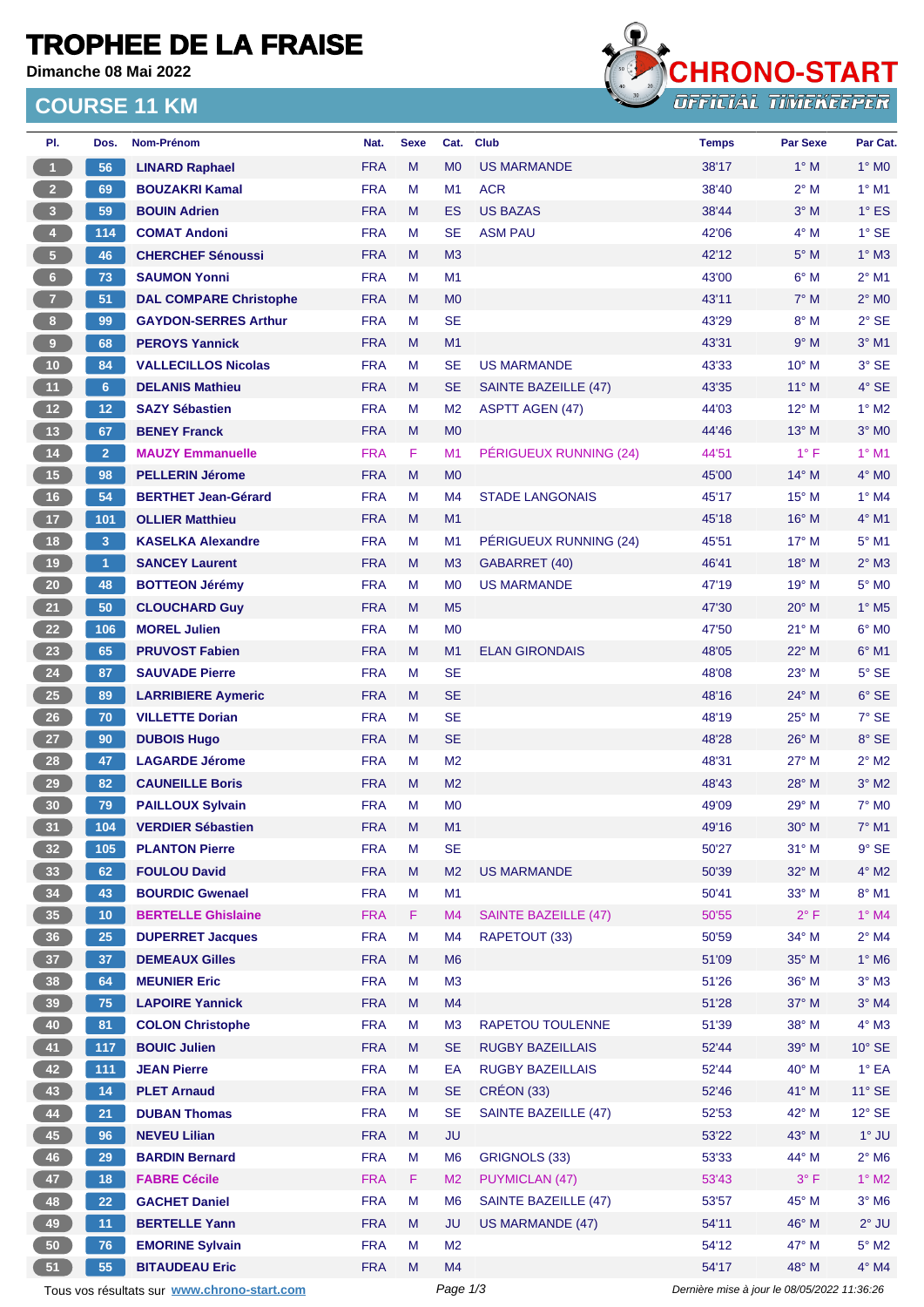# **TROPHEE DE LA FRAISE**

**Dimanche 08 Mai 2022**

#### **COURSE 11 KM**



| PI.             | Dos.                                        | Nom-Prénom                    | Nat.       | <b>Sexe</b> | Cat.           | <b>Club</b>                                 | <b>Temps</b> | <b>Par Sexe</b> | Par Cat.                   |
|-----------------|---------------------------------------------|-------------------------------|------------|-------------|----------------|---------------------------------------------|--------------|-----------------|----------------------------|
| 52              | $5\phantom{.0}$                             | <b>LACUBE Meddy</b>           | <b>FRA</b> | M           | <b>SE</b>      | <b>MARCELLUS (47)</b>                       | 54'46        | 49° M           | $13^\circ$ SE              |
| 53              | 103                                         | <b>GUENNEL Nicolas</b>        | <b>FRA</b> | M           | M1             |                                             | 54'54        | $50^\circ$ M    | $9^{\circ}$ M1             |
| 54              | 27                                          | <b>CLAVERIE Yoan</b>          | <b>FRA</b> | M           | <b>SE</b>      | <b>BEAUPUY (47)</b>                         | 55'07        | 51° M           | $14^{\circ}$ SE            |
| 55              | 63                                          | <b>FOULOU Patricia</b>        | <b>FRA</b> | F           | M <sub>2</sub> | <b>US MARMANDE</b>                          | 55'36        | $4^{\circ}$ F   | $2^{\circ}$ M2             |
| 56              | 24                                          | <b>GALLO Emmanuel</b>         | <b>FRA</b> | M           | M <sub>3</sub> | US MARMANDE (47)                            | 55'55        | 52° M           | $5^\circ$ M3               |
| 57              | 58                                          | <b>MELLA Marie</b>            | <b>FRA</b> | F           | M <sub>1</sub> | <b>US MARMANDE</b>                          | 55'55        | $5^{\circ}$ F   | $2^{\circ}$ M1             |
| 58              | 32                                          | <b>PFEIFFER Benoit</b>        | <b>FRA</b> | M           | M <sub>2</sub> | <b>US MARMANDE</b>                          | 55'57        | 53° M           | $6^{\circ}$ M2             |
| 59              | 94                                          | <b>FERRIERES Marc</b>         | <b>FRA</b> | M           | M <sub>3</sub> |                                             | 56'05        | $54^{\circ}$ M  | $6^\circ$ M3               |
| 60              | 116                                         | <b>DESITTER Clément</b>       | <b>FRA</b> | M           | M <sub>0</sub> |                                             | 56'23        | $55^{\circ}$ M  | 8° MO                      |
| 61              | 71                                          | <b>JASSE Jean Pierre</b>      | <b>FRA</b> | M           | M7             | <b>US TONNEINS</b>                          | 56'39        | 56° M           | $1^\circ$ M7               |
| 62              | 53                                          | <b>ROSPARS Alisé</b>          | <b>FRA</b> | F           | CA             | 47111                                       | 56'48        | $6^{\circ}$ F   | 1° CA                      |
| 63              | 83                                          | <b>LALOUBERE Elisa</b>        | <b>FRA</b> | F           | JU             | <b>US MARMANDE</b>                          | 57'06        | $7^\circ$ F     | 1° JU                      |
| 64              | 85                                          | <b>COMTE Anthony</b>          | <b>FRA</b> | M           | <b>SE</b>      |                                             | 57'12        | 57° M           | $15^\circ$ SE              |
| 65              | 74                                          | <b>HUON Jean Luc</b>          | <b>FRA</b> | M           | M <sub>5</sub> | <b>ELAN GIRONDAIS</b>                       | 57'27        | 58° M           | $2^{\circ}$ M <sub>5</sub> |
| 66              | 49                                          | <b>PREVOT Simon</b>           | <b>FRA</b> | M           | M7             | <b>US MARMANDE</b>                          | 57'40        | 59° M           | $2^{\circ}$ M7             |
| 67              | 80                                          | <b>KIAM Thomas</b>            | <b>FRA</b> | M           | <b>SE</b>      |                                             | 57'54        | 60° M           | $16^\circ$ SE              |
| 68              | 108                                         | <b>BAROUILLET Eric</b>        | <b>FRA</b> | M           | M <sub>5</sub> |                                             | 58'06        | 61° M           | $3°$ M <sub>5</sub>        |
| 69              | 66                                          | <b>ANGOT Christopher</b>      | <b>FRA</b> | M           | ES             |                                             | 58'10        | 62° M           | $2^{\circ}$ ES             |
| 70              | 88                                          | <b>LORENZATO Aurélie</b>      | <b>FRA</b> | F           | <b>SE</b>      |                                             | 58'39        | $8^{\circ}$ F   | $1^\circ$ SE               |
| 71              | 102                                         | <b>CHARLES Patrick</b>        | <b>FRA</b> | M           | M <sub>3</sub> |                                             | 58'45        | 63° M           | $7°$ M3                    |
| 72              | 110                                         | <b>SAUGIER Julien</b>         | <b>FRA</b> | M           | <b>SE</b>      | <b>RUGBY BAZEILLAIS</b>                     | 58'47        | $64^\circ$ M    | $17^\circ$ SE              |
| 73              | 23                                          | <b>TAUZIN Valérie</b>         | <b>FRA</b> | F           | M <sub>3</sub> | <b>US MARMANDE (47)</b>                     | 59'06        | $9^{\circ}$ F   | $1^\circ$ M3               |
| 74              | 112                                         | <b>VIGNEAU Lucile</b>         | <b>FRA</b> | F           | <b>SE</b>      |                                             | 59'13        | $10^{\circ}$ F  | $2°$ SE                    |
| 75              | 38                                          | <b>ROLLIN Linda</b>           | <b>FRA</b> | F           | M1             |                                             | 1h00'08      | $11^{\circ}$ F  | $3°$ M1                    |
| 76              | 28                                          | <b>COURNIL Sylvie</b>         | <b>FRA</b> | F           | M <sub>3</sub> | CANEJAN (33)                                | 1h00'45      | $12^{\circ}$ F  | $2^{\circ}$ M3             |
| 77              | 44                                          | <b>BRAU Paul</b>              | <b>FRA</b> | M           | ES             |                                             | 1h01'51      | 65° M           | 3° ES                      |
| 78              | 45                                          | <b>VALADE Antonin</b>         | <b>FRA</b> | M           | <b>ES</b>      |                                             | 1h01'51      | 66° M           | $4^\circ$ ES               |
| 79              | 16                                          | <b>COOTIRLET Mihail</b>       | <b>FRA</b> | М           | <b>SE</b>      | <b>MONT DE MARSAN (40)</b>                  | 1h01'58      | 67° M           | $18^\circ$ SE              |
| 80              | 30                                          | <b>DALL'AVA Bernard</b>       | <b>FRA</b> | M           | M7             | <b>BEAUPUY (47)</b>                         | 1h02'07      | $68^\circ$ M    | $3^\circ$ M7               |
| 81              | 72                                          | <b>JOUCLA Thierry</b>         | <b>FRA</b> | M           | M4             |                                             | 1h02'08      | $69^\circ$ M    | $5^\circ$ M4               |
| 82              | 100 <sub>1</sub>                            | <b>PINSON Laurent</b>         | <b>FRA</b> | M           | M3             | <b>US MARMANDE</b>                          | 1h02'17      | 70° M           | $8^\circ$ M3               |
| 83              | 35                                          | <b>BONNEAU Coralie</b>        | <b>FRA</b> | F           | M <sub>0</sub> |                                             | 1h02'30      | 13° F           | $1^\circ$ MO               |
| 84              | 78                                          | <b>MARTINEZ Clara</b>         | <b>FRA</b> | F           | <b>SE</b>      |                                             | 1h02'34      | $14^{\circ}$ F  | 3° SE                      |
| 85              | 52                                          | <b>VIGNEAU Damien</b>         | <b>FRA</b> | M           | M <sub>2</sub> |                                             | 1h02'53      | 71° M           | $7^\circ$ M2               |
| 86              | 9 <sup>°</sup>                              | <b>BERT Eric</b>              | <b>FRA</b> | M           | M <sub>2</sub> | FLOIRAC(33)                                 | 1h03'13      | 72° M           | $8^\circ$ M2               |
| 87              | 95                                          | <b>GOUIN Marcel</b>           | <b>FRA</b> | M           | M <sub>6</sub> | <b>RAPETOU</b>                              | 1h03'57      | 73° M           | $4^\circ$ M6               |
| 88              | 92                                          | <b>KERAUTRET Manon</b>        | <b>FRA</b> | F.          | <b>SE</b>      |                                             | 1h04'07      | $15^{\circ}$ F  | $4^\circ$ SE               |
| 89              | 91                                          | <b>MONBRUN Romain</b>         | <b>FRA</b> | M           | <b>SE</b>      |                                             | 1h04'08      | 74° M           | $19°$ SE                   |
| 90 <sub>o</sub> | 34                                          | <b>BLANCHARD Fabrice</b>      | <b>FRA</b> | M           | M <sub>2</sub> |                                             | 1h04'14      | 75° M           | $9°$ M2                    |
| 91              | 40                                          | <b>ARPOULET Michel</b>        | <b>FRA</b> | M           | M <sub>5</sub> |                                             | 1h04'36      | 76° M           | $4^\circ$ M <sub>5</sub>   |
| 92              | 15                                          | <b>MONTET Jean-Louis</b>      | <b>FRA</b> | M           | M <sub>5</sub> | <b>FOURQUES S/GARONNE (47)</b>              | 1h04'39      | 77° M           | $5^\circ$ M5               |
| 93              | 36                                          | <b>CARRER Michel</b>          | <b>FRA</b> | M           | M <sub>6</sub> |                                             | 1h05'21      | 78° M           | $5^\circ$ M6               |
| 94              | 39                                          | <b>GIBERT Valérie</b>         | <b>FRA</b> | F           | M <sub>0</sub> |                                             | 1h07'08      | $16^{\circ}$ F  | $2^{\circ}$ MO             |
| 95              | 115                                         | <b>MICHAL Christopher</b>     | <b>FRA</b> | M           | M1             |                                             | 1h07'42      | 79° M           | $10^{\circ}$ M1            |
| 96              | 8                                           | <b>MARCHAND Emmanuelle</b>    | <b>FRA</b> | F           | <b>SE</b>      | MARCELLUS (47)                              | 1h08'17      | 17°F            | $5^\circ$ SE               |
| 97              | 26                                          | <b>BORDAS Jean-Marie</b>      | <b>FRA</b> | M           | M7             | RAPETOUT (33)                               | 1h08'20      | 80° M           | $4^{\circ}$ M7             |
| 98              | 57                                          | <b>BECHADERGUE Gérard</b>     | <b>FRA</b> | M           | M <sub>6</sub> |                                             | 1h10'08      | 81° M           | $6^\circ$ M6               |
| 99              | 107                                         | <b>LOBO CRUZ André</b>        | <b>FRA</b> | M           | <b>JU</b>      |                                             | 1h12'04      | 82° M           | $3°$ JU                    |
| $100$           | $\overline{4}$                              | <b>DO VALE GUIMARES Elody</b> | <b>FRA</b> | F.          | <b>SE</b>      | <b>MARCELLUS (47)</b>                       | 1h12'39      | 18°F            | $6^{\circ}$ SE             |
| $101$           | 109                                         | <b>PAGES Anais</b>            | <b>FRA</b> | F           | M1             |                                             | 1h13'55      | $19°$ F         | $4^{\circ}$ M1             |
| 102             | 77                                          | <b>MEUNIE Emilie</b>          | <b>FRA</b> | F           | M <sub>0</sub> |                                             | 1h13'55      | $20^{\circ}$ F  | $3°$ MO                    |
|                 | Tous vos résultats sur www.chrono-start.com |                               |            | Page 2/3    |                | Dernière mise à jour le 08/05/2022 11:36:26 |              |                 |                            |